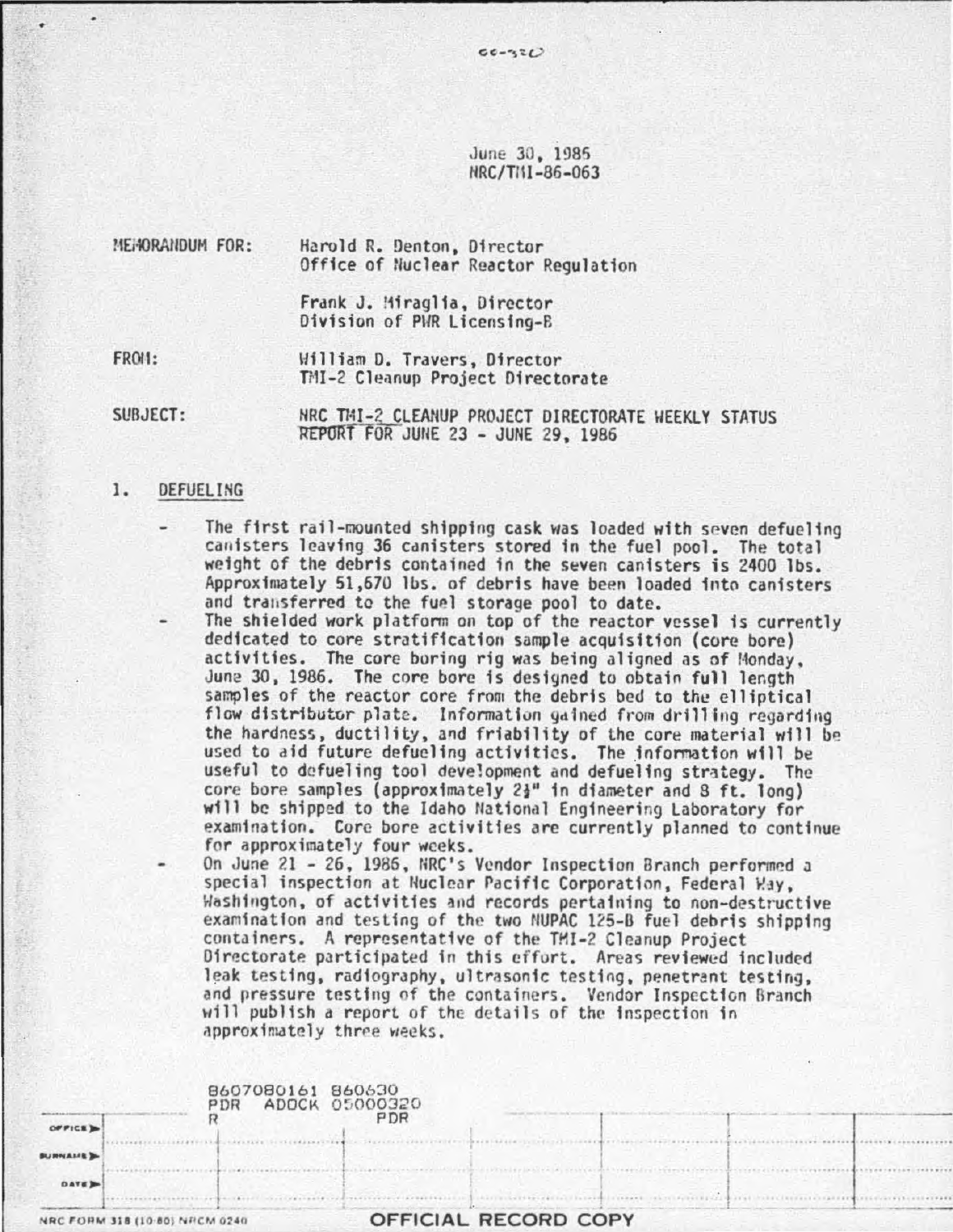Harold R. Denton Frank J. Miraglia

# $2.$ PLANT STATUS

- The reactor remains in long term cold shutdown, vented to the atmosphere. Core cooling is by natural heat loss to ambient building atmosphere. The average incore thermocouple reading is 78°F.
	- The airborne radioactivity on the defueling platform is about 3 E-7 uCi/cc Tritium and 1.1 E-11 uCi/cc particulates, predominately Cesium-137 and Strontium-90. The platform is mounted above the modified internals indexing fixture which is mounted over the reactor vessel. These provide about 15 feet of water over the core region and 6 feet over the carousel holding the defueling canisters.

## $3.$ WASTE HANAGEHENT

- The Submerged Demineralizer System (SDS) completed processing batch S-133. SDS processing to date has been 4,098,333 gallons.
- EPICOR II completed processing batch 293, 294, 295, and 296. The system has processed 3,002,840 gallons to date.

#### 4. ENVIRONMENTAL MONITORING

- US Environmental Protection Agency (EPA) sample analysis results show that TMI site liquid effluents are in accordance with regulatory limits, NRC requirements, and The City of Lancaster Agreement.
- The Lancaster water sample taken at the water works river intake and analyzed by EPA consisted of a seven day composite sample taken June 8 - 14, 1986. A ganwna scan detected no reactor related activity.
- THI water samples taken by EPA at the plant discharge (includes Units 1 and 2) to the river consisted of seven daily composite samples taken from June 7 - 14, 1986. A gamma scan detected no reactor related activity.
- The EPA analysis of the NRC outdoor air sample for the period June 19 - 26, 1986 showed that concentrations of Cs-137 and I-131 were below the lower limit of quantitative detectability for the system.

## 5. AUXILIARY AND FUEL HANDLING BUILDING ACTIVITIES

- Assembly of the desludging system continued.
- Hands-on decontamination was conducted in the Westinghouse Valve Room at the 281 ft. elevation of the Fuel Handling Building.

| NRC FORM 318 (10 80) NRCM 0240 | OFFICIAL RECORD COPY                                                                                                                                                                                                                      |  |
|--------------------------------|-------------------------------------------------------------------------------------------------------------------------------------------------------------------------------------------------------------------------------------------|--|
|                                | OFFICE )<br>DATED CONTENTS OF CONTENTS OF CONTENTS OF CONTENTS OF CONTENTS OF CONTENTS OF CONTENTS OF CONTENTS OF CONTENTS OF CONTENTS OF CONTENTS OF CONTENTS OF CONTENTS OF CONTENTS OF CONTENTS OF CONTENTS OF CONTENTS OF CONTENTS OF |  |
|                                |                                                                                                                                                                                                                                           |  |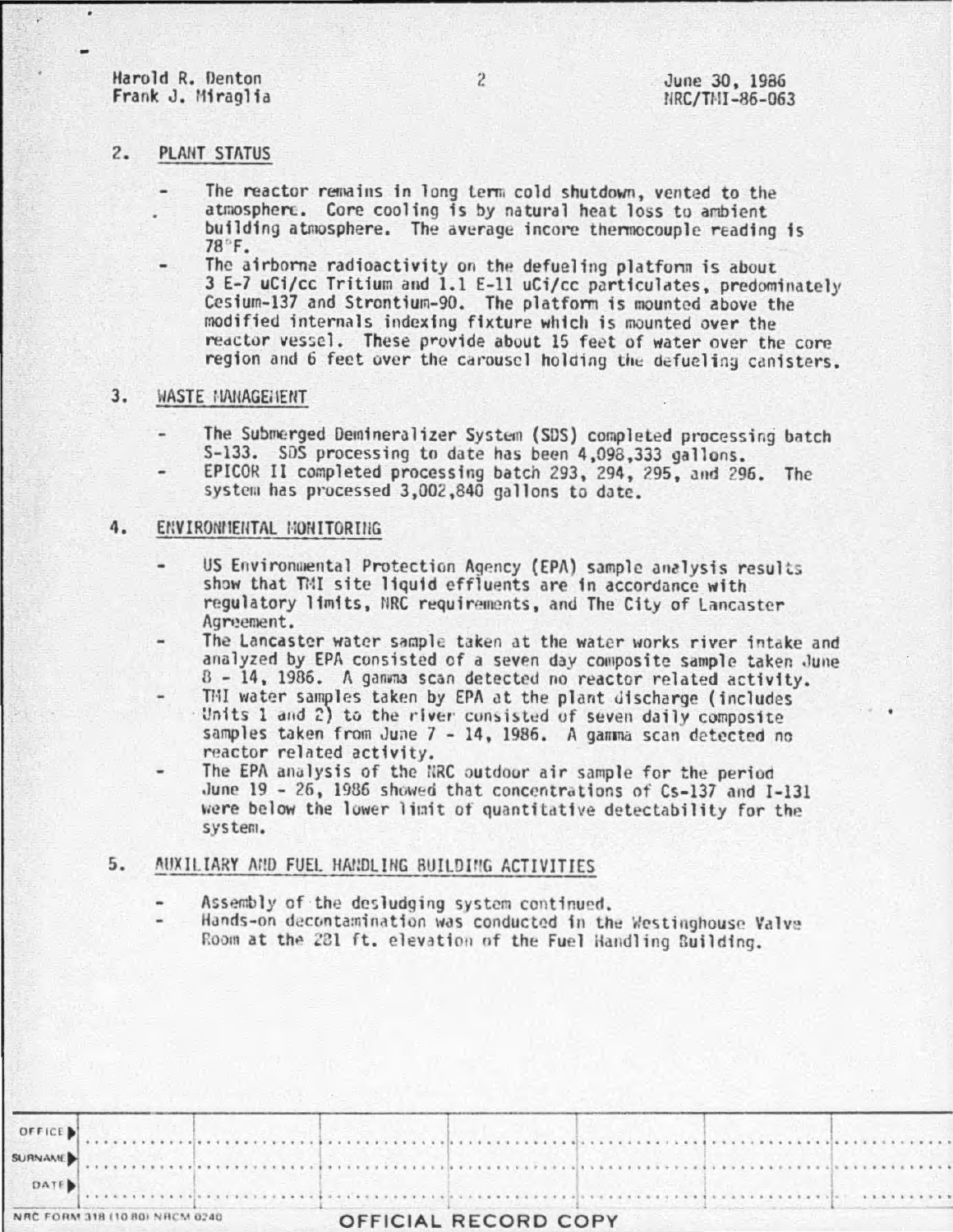Harold R. Denton Frank J. Hiraglia

G

June 30, 1986 NRC/TMI-86-063

# 6. NRC EVALUATIONS IN PROGRESS

- Technical Specification Change Request number 49, and 51.  $\overline{\phantom{a}}$
- Recovery Operations Plan Change number 31 and 36. u
- Solid Waste Facility Technical Evaluation Report.
- Reactor Building Sump Criticality Safety Evaluation Report.
- Defueling Canister Technical Evaluation Report, Revision 2.
- Extended Core Stratification Sample Acquisition Activity. u
- Heavy Load Safety Evaluation Report, Revision 3.
- Defueling Safety Evaluation Report, Revision 10. -

original signed by Curt Cowgill for:

William D. Travers Director Till-2 Cleanup Project Directorate

| NAC FORM 318 (10.80) NRCM 0240                                                                                                                                                                                                 |  | OFFICIAL RECORD CORY |  |  |  |  |
|--------------------------------------------------------------------------------------------------------------------------------------------------------------------------------------------------------------------------------|--|----------------------|--|--|--|--|
| <b>DATE)</b>                                                                                                                                                                                                                   |  |                      |  |  |  |  |
| summanue) contra construction de construction de la construction de la construction de la construction de la construction de la construction de la construction de la construction de la construction de la construction de la |  |                      |  |  |  |  |
|                                                                                                                                                                                                                                |  |                      |  |  |  |  |